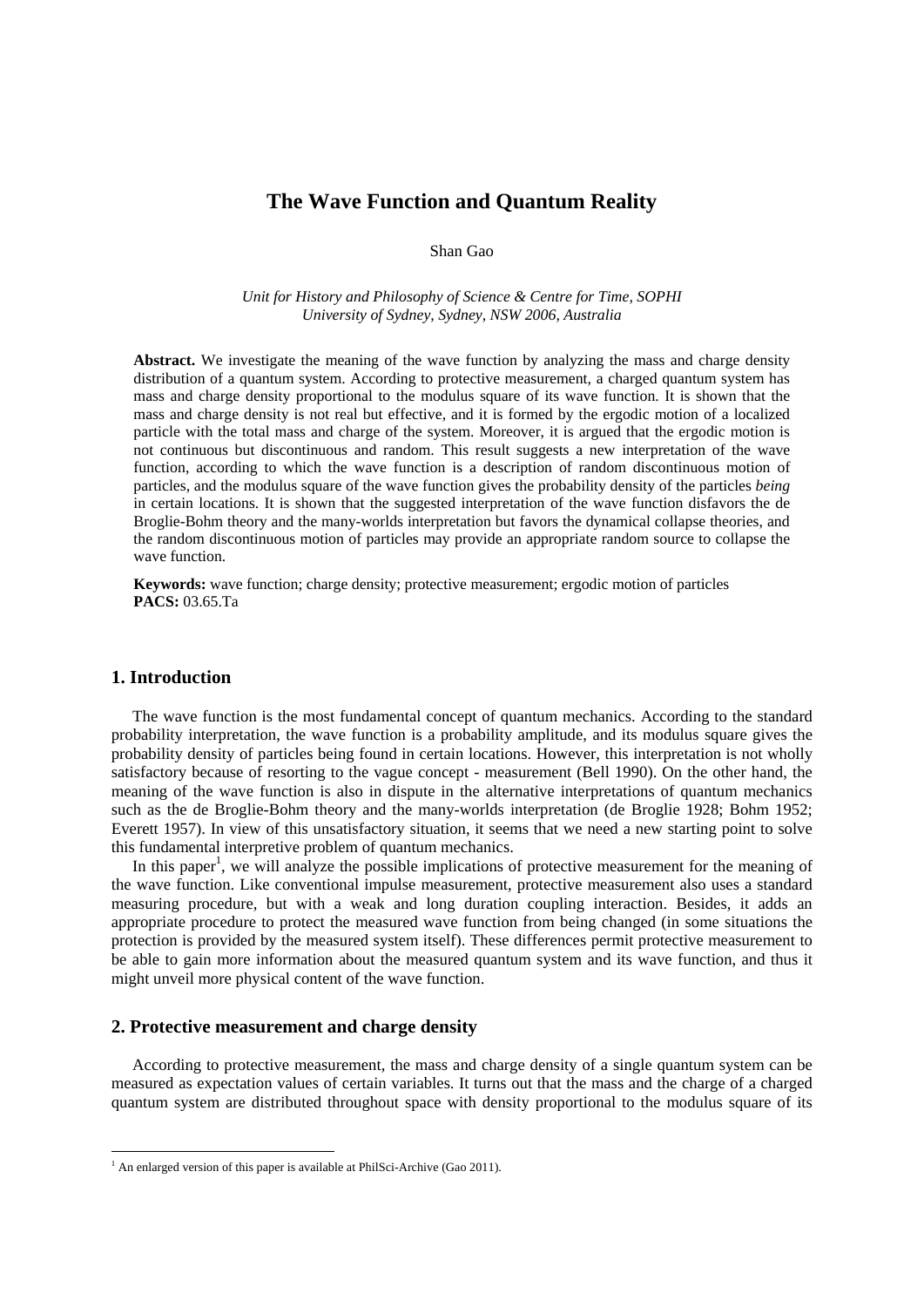wave function. (Aharonov and Vaidman 1993; Aharonov, Anandan and Vaidman 1993; Aharonov, Anandan and Vaidman 1996).

Consider a quantum system in a discrete nondegenerate energy eigenstate  $\psi(x)$ . A protective measurement of an observable  $A_n$ , which is a normalized projection operator on small regions  $V_n$  having volume  $v_n$ , will yield the following result:

$$
\langle A_n \rangle = \frac{1}{v_n} \int_{v_n} |\psi(x)|^2 dv = |\psi_n|^2 \tag{1}
$$

It is the average of the density  $|\psi(x)|^2$  over the small region  $V_n$ . When  $v_n \to 0$  and after performing measurements in sufficiently many regions  $V_n$  we can find the whole density distribution  $|\psi(x)|^2$ . For a charged system with charge Q, the density  $|\psi(x)|^2$  times the charge yields the charge density  $Q|\psi(x)|^2$ . In particular, an appropriate adiabatic measurement of the Gauss flux out of a certain region will yield the value of the total charge inside this region, namely the integral of the charge density  $Q | \psi(x)|^2$  over this region. Similarly, we can measure the mass density of the system in principle by an appropriate adiabatic measurement of the flux of its gravitational field in principle.

In a word, protective measurement shows that the mass and charge of a single quantum system, which is described by the wave function  $\psi(x)$ , is distributed throughout space with mass density  $m |\psi(x)|^2$  and charge density  $Q|\psi(x)|^2$ , respectively<sup>2</sup>.

## **3. The physical origin of charge density**

The key to unveil the meaning of the wave function is to find the physical origin of the mass and charge density. If the mass and charge density of a charged quantum system is real, that is, if the densities at different locations exist at the same time, then there will exist gravitational and electrostatic selfinteractions of the density, and the Schrödinger equation for a free quantum system with mass *m* and charge *Q* will be

$$
i\hbar \frac{\partial \psi(x,t)}{\partial t} = -\frac{\hbar^2}{2m} \nabla^2 \psi(x,t) + (kQ^2 - Gm^2) \int \frac{|\psi(x',t)|^2}{|x-x'|} d^3 x' \psi(x,t) \tag{2}
$$

where  $k$  is the Coulomb constant, and  $G$  is Newton's gravitational constant.

It has been shown that the measure of the potential strength of a gravitational self-interaction is  $\epsilon^2 = (4Gm^2/\hbar c)^2$  for a free system with mass *m* (Salzman 2005). This quantity represents the strength of the influence of self-interaction on the normal evolution of the wave function; when  $\epsilon^2 \approx 1$  the influence will be significant. Similarly, for a free charged system with charge *Q*, the measure of the potential strength of the electrostatic self-interaction is  $\varepsilon^2 = (4kQ^2/\hbar c)^2$ . For example, the potential strength of the electrostatic self-interaction is  $\varepsilon^2 = (4ke^2/\hbar c)^2 \approx 1 \times 10^{-3}$  for a free electron. This indicates that the electrostatic self-interaction will have a remarkable influence on the evolution of its wave function<sup>3</sup>. If such an interaction indeed exists, it should have been detected by precise interference experiments on electrons. On the other hand, the superposition principle of quantum mechanics, which denies the existence of the observable electrostatic self-interaction, has been verified for microscopic particles with astonishing precision. As another example, consider the electron in the hydrogen atom. Since the potential of the electrostatic self-interaction is of the same order as the Coulomb potential produced by the nucleus, the energy levels of hydrogen atoms will be remarkably different from those predicted by quantum mechanics and confirmed by experiments.

 $\overline{a}$ 

 $2^2$  For a more detailed introduction of this result see Gao (2011).

<sup>&</sup>lt;sup>3</sup> By contrast, the potential strength of the gravitational self-interaction for a free electron is  $\varepsilon^2 = (4Gm_e^2/\hbar c)^2 \approx 4 \times 10^{-89}$ .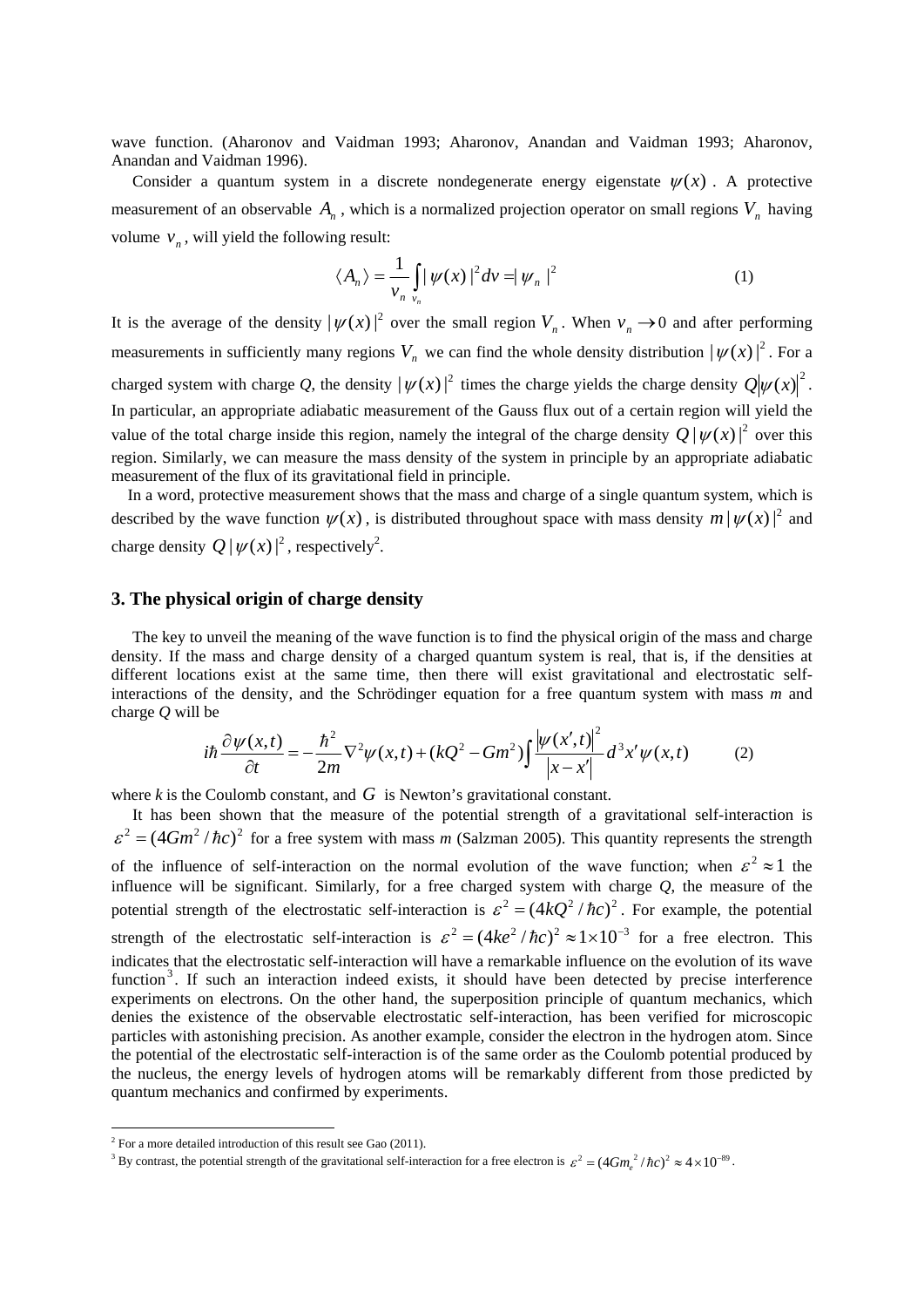Therefore, although the gravitational self-interaction is too weak to be detected presently, the existence of the electrostatic self-interaction for a charged quantum system such as an electron already contradicts experimental observations. This means that the mass and charge density of a quantum system cannot be real but be effective; at every instant there is only a localized particle with the total mass and charge of the system, and during a time interval the time average of the ergodic motion of the particle forms the effective mass and charge density. There exist no gravitational and electrostatic self-interactions of the density in this case.

It can be further argued that the classical ergodic models, which assume continuous motion of particles, are inconsistent with quantum mechanics (Gao 2011). For example, consider an electron in a superposition of two energy eigenstates in two boxes. Even if one assumes that the electron can move with infinite velocity (e.g. at the nodes), due to the restriction of box walls it cannot continuously move from one box to another and generate the required charge density proportional to the modulus square of the superposition state. Therefore, the ergodic motion of particles cannot be continuous but be discontinuous. If the motion of a particle is discontinuous, then the particle can readily move throughout all regions where the wave function is nonzero during an arbitrarily short time interval at a given instant. Moreover, if the probability density of the particle appearing in each position is proportional to the modulus square of its wave function there at every instant, the discontinuous motion can also generate the right effective mass and charge density.

To sum up, the mass and charge density of a quantum system, which is measurable by protective measurement, is not real but effective. Moreover, the effective mass and charge density is formed by the discontinuous motion of a localized particle, and the probability density of the particle appearing in each position is proportional to the modulus square of its wave function there. As a result, the wave function of the system can be regarded as a description of the random discontinuous motion of the localized particle.

# **4. The wave function as a description of random discontinuous motion of particles**

In classical mechanics, we have a clear physical picture of motion. It is well understood that the trajectory function  $x(t)$  in classical mechanics describes the continuous motion of a particle. In quantum mechanics, the trajectory function  $x(t)$  is replaced by a wave function  $\psi(x,t)$ . Since quantum mechanics is a more fundamental theory of the physical world, of which classical mechanics is only an approximation, it seems natural that the wave function should describe some sort of more fundamental motion of particles, of which continuous motion is a only an approximation in the classical domain. The above analysis provides a strong support for this conjecture, and it suggests that what the wave function describes is probably the more fundamental motion of particles, which is essentially discontinuous and random.

The physical definition of random discontinuous motion of a particle is as follows. The position of the particle at each instant is only determined by a certain instantaneous condition at the instant in a probabilistic way, and this probabilistic instantaneous condition gives the probability density of the particle appearing in every position in space. As a result, the trajectory of the particle is essentially discontinuous, i.e., that the trajectory function  $x(t)$  of the particle is not continuous at every instant. The strict mathematical description of random discontinuous motion can be obtained by using the measure theory in mathematics (see, e.g. Cohn 1993). It has been shown that the position density  $\rho(x,t)$  and the position flux density  $j(x,t)$  provide a complete description for the random discontinuous motion of a single particle (Gao 2011). By assuming that the nonrelativistic equation of motion is the Schrödinger equation, the wave function  $\psi(x,t)$  can be uniquely expressed by  $\rho(x,t)$  and  $j(x,t)$ , and it also provides a complete description of the state of random discontinuous motion of a single particle. For the motion of many particles, the joint position density and joint position flux density are defined in the 3N-dimensional configuration space, and thus the many-particle wave function, which is composed of these two quantities, is also defined in the 3N-dimensional configuration space.

Interestingly, we can reverse the above logic in some sense, namely by assuming the wave function is a complete description for the motion of particles, we can also reach the random discontinuous motion of particles, independent of our previous analysis. If the wave function  $\psi(x,t)$  is a description of the state of motion for a single particle, then the quantity  $|\psi(x,t)|^2 dx$  not only gives the probability of the particle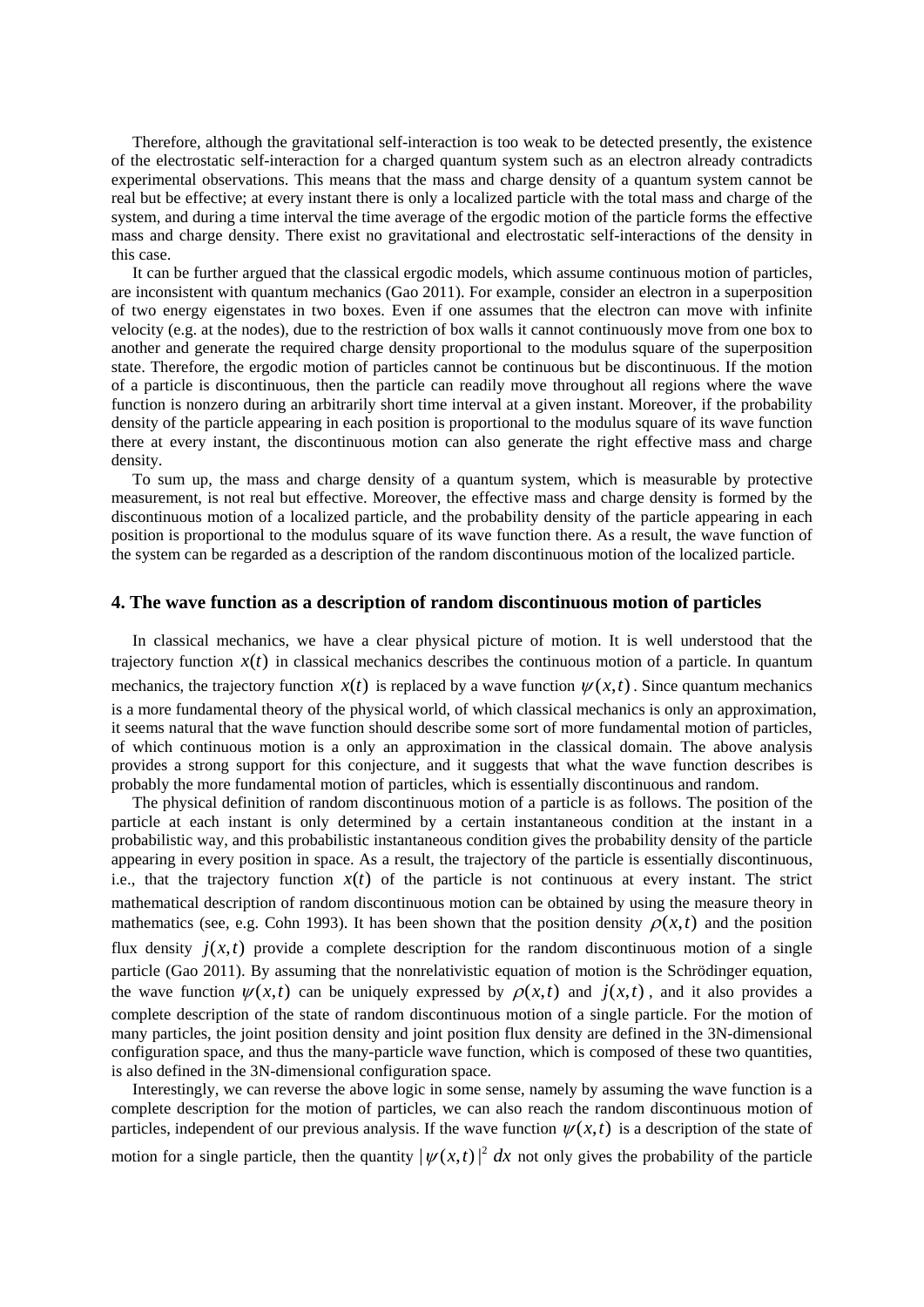being found in an infinitesimal space interval  $dx$  near position  $x$  at instant  $t$  (as in standard quantum mechanics), but also gives the objective probability of the particle being there. This accords with the common-sense assumption that the probability distribution of the measurement results of a property is the same as the objective distribution of the property in the measured state. Then at instant *t* the particle may appear in any location where the probability density  $|\psi(x,t)|^2$  is nonzero, and during an infinitesimal time interval near instant *t* , the particle will move throughout the whole space where the wave function  $\psi(x,t)$  spreads, though it is still in one position at each instant. Moreover, its position density is equal to

the probability density  $|\psi(x,t)|^2$ . Obviously this kind of motion is essentially random and discontinuous.

One important point needs to be stressed here. Since the wave function in quantum mechanics is defined at an instant, not during an infinitesimal time interval, it should be regarded not as a description of the state of random discontinuous motion of particles, but as a description of the instantaneous condition or instantaneous intrinsic property of the particles that determines their random discontinuous motion at a deeper level<sup>4</sup>. In particular, the modulus square of the wave function determines the probability density of the particles appearing in every position in space at a given instant. This intrinsic property may be called indeterministic disposition or propensity<sup>5</sup>. By contrast, the position density  $\rho(x,t)$  and the position flux

density  $j(x,t)$ , which are defined during an infinitesimal time interval, are only a description of the state of the resulting random discontinuous motion of particles, and they are determined by the wave function. In this sense, we may say that the motion of particles is "guided" by the wave function in a probabilistic way.

The suggested interpretation of the wave function in terms of random discontinuous motion of particles might be taken as a natural realistic extension of the orthodox view. The naturalness of the extension lies in that it still makes particles ontological and the wave function epistemological<sup>6</sup>. That the extension is realistic is obvious. According to Born's probability interpretation, the modulus square of the wave function of a particle gives the probability density of the particle *being found* in certain positions, while according to the suggested interpretation, the modulus square of the wave function also gives the objective probability density of the particle *being* there. Certainly, the transition process from "being" to "being found", which is closely related to the quantum measurement problem, needs to be further explained. We will discuss this important issue in the next section.

### **5. Implications for the solution to the measurement problem**

 $\overline{a}$ 

In standard quantum mechanics, it is postulated that when a wave function is measured by a macroscopic device, it will no longer follow the linear Schrödinger equation, but instantaneously collapse to one of the wave functions that correspond to definite measurement results. However, this collapse postulate is only a makeshift, and the theory does not tell us why and how the definite measurement result appears (Bell 1990). There are in general two ways to solve the measurement problem. The first one is to integrate the collapse evolution with the normal Schrödinger evolution into a unified dynamics, e.g. in the dynamical collapse theories (Ghirardi 2008). The second way is to reject the postulate and assume that the Schrödinger equation completely describes the evolution of the wave function. There are two main alternative theories along this avoiding-collapse direction. The first one is the de Broglie-Bohm theory (de Broglie 1928; Bohm 1952), which takes the wave function as an incomplete description and adds some hidden variables to explain the definite measurement results. The second one is the many-worlds interpretation (Everett 1957), which assumes the existence of many worlds to explain our definite experience in one of these worlds and still regards the wave function as a complete description of the whole worlds. In this section, we will analyze the possible implications of our suggested interpretation of the wave function for these solutions to the measurement problem.

<sup>&</sup>lt;sup>4</sup> From a logical point of view, for the random discontinuous motion of particles, the particles should also have an intrinsic property that determines their discontinuous motion in a probabilistic way, otherwise they would not "know" how frequently they should appear in every position in space. See also the definition of random discontinuous motion given in the last section.

It is worth noting that this kind of propensity relates to the objective motion of particles, not to the measurement on the particles (cf. Suárez 2004).

 $6$  By contrast, the de Broglie-Bohm theory and the many-worlds interpretation both attach reality to the wave function itself (Bohm 1952; Everett 1957 ).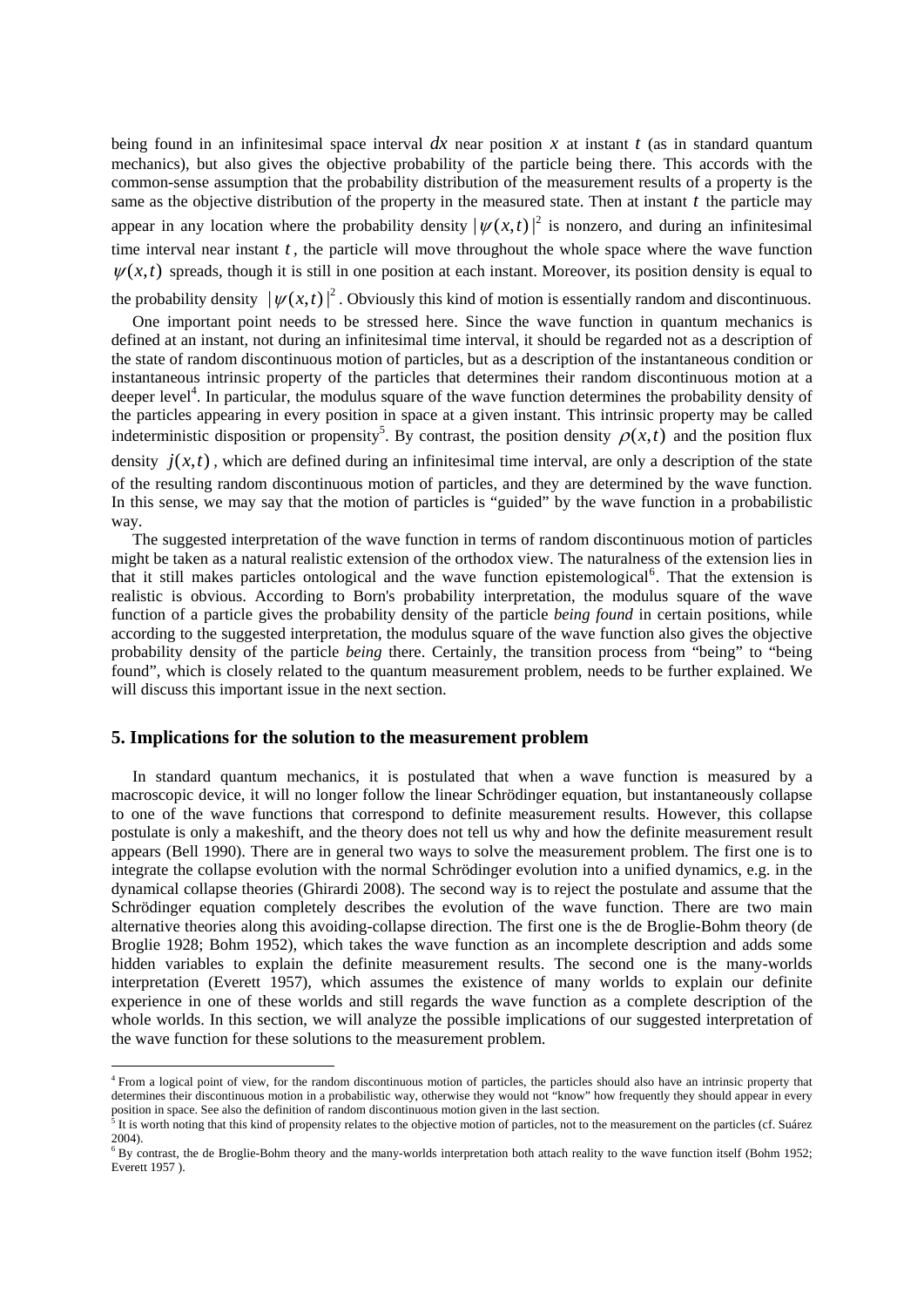At first sight, the above three theories seem apparently inconsistent with the suggested interpretation of the wave function. They all attach reality to the wave function, e.g. taking the wave function as a real physical entity on configuration space or assuming the wave function has a field-like spatiotemporal manifestation in the real three-dimensional space (see, e.g. Ghirardi 1997, 2008; Wallace and Timpson 2009). But according to our suggested interpretation, the wave function is not a field-like physical entity on configuration space; rather, it is a description of the random discontinuous motion of particles in threedimensional space (and at a deeper level a description of the instantaneous intrinsic property of the particles that determines their random discontinuous motion). Anyway, in spite of the various views on the wave function in these theories, they never interpret the wave function as a description of the motion of particles in three-dimensional space. However, on the one hand, the interpretation of the wave function in these theories is still an unsettled issue, and on the other hand, these theories may be not influenced by the interpretation in a significant way. Therefore, they may be consistent with the suggested interpretation of the wave function after certain revision.

### *5.1 The de Broglie-Bohm theory*

Let's first analyze the de Broglie-Bohm theory (de Broglie 1928; Bohm 1952). According to the theory, a complete realistic description of a quantum system is provided by the configuration defined by the position of its particle together with its wave function. The wave function follows the linear Schrödinger equation and never collapses. The particle, often called Bohmian particle, is guided by the wave function via the guiding equation to undergo continuous motion. The result of a measurement is indicated by the position of the Bohmian particle describing the pointer of the measuring device, and thus it is always definite. Moreover, it can be shown that the de Broglie-Bohm theory gives the same predictions of measurement results as standard quantum mechanics by means of a quantum equilibrium hypothesis (so long as the latter gives unambiguous predictions). In this way, it seems that the de Broglie-Bohm theory can succeed in avoiding the collapse of the wave function.

However, although the de Broglie-Bohm theory is mathematically equivalent to standard quantum mechanics, there is no clear consensus with regard to its physical interpretation. To begin with, the interpretation of the wave function in the theory is still in dispute. For example, the wave function has been regarded as a field similar to electromagnetic field (Bohm 1952), an active information field (Bohm and Hiley 1993), a field carrying energy and momentum (Holland 1993), a causal agent more abstract than ordinary fields (Valentini 1997), and a component of physical law (Dürr, Goldstein and Zanghì 1997; Goldstein and Teufel 2001) etc. Notwithstanding the differences between these interpretations, they are inconsistent with the picture of random discontinuous motion of particles. To say the least, they can hardly explain the existence of mass and charge density for a charged quantum system, which is measurable by protective measurement. Our previous analysis suggests that the mass and charge density of a quantum system, which is proportional to the modulus square of its wave function, is effective and formed by the ergodic motion of a localized particle with the total mass and charge of the system, and thus the wave function is a description of the ergodic motion of particles.

Next, let's analyze the hypothetical Bohmian particles in the de Broglie-Bohm theory. It has been argued that the mass and charge of a quantum system should be possessed by its wave function, not by its Bohmian particle (see, e.g. Brown, Dewdney and Horton 1995). It is even claimed that a Bohmian particle has no properties other than its position (Hanson and Thoma 2011). As our previous analysis suggests, protective measurement may provide a more convincing argument for the "bareness" of the Bohmian particles. The existence of mass and charge density for a charged quantum system, which is proportional to the modulus square of its wave function and measurable by protective measurement, implies that mass and charge are attributes of the wavefunction and not of the hypothetical Bohmian particle. When the wave function is further interpreted as a description of the random discontinuous motion of particles as we have suggested, it becomes more obvious that the mass and charge (and other properties) of a quantum system belong to these particles, not to the added Bohmian particles.

The "bareness" of the Bohmian particles is at least a worrisome issue. According to the common-sense view, a real particle should have its intrinsic properties such as mass and charge etc, and its total energy cannot be zero either. If a particle has no properties other than its position, then in what sense it can be regarded as physically real? It seems that a bare Bohmian particle has no difference with a mathematical point. Furthermore, if the Bohmian particles are deprived of all intrinsic properties, then how can they be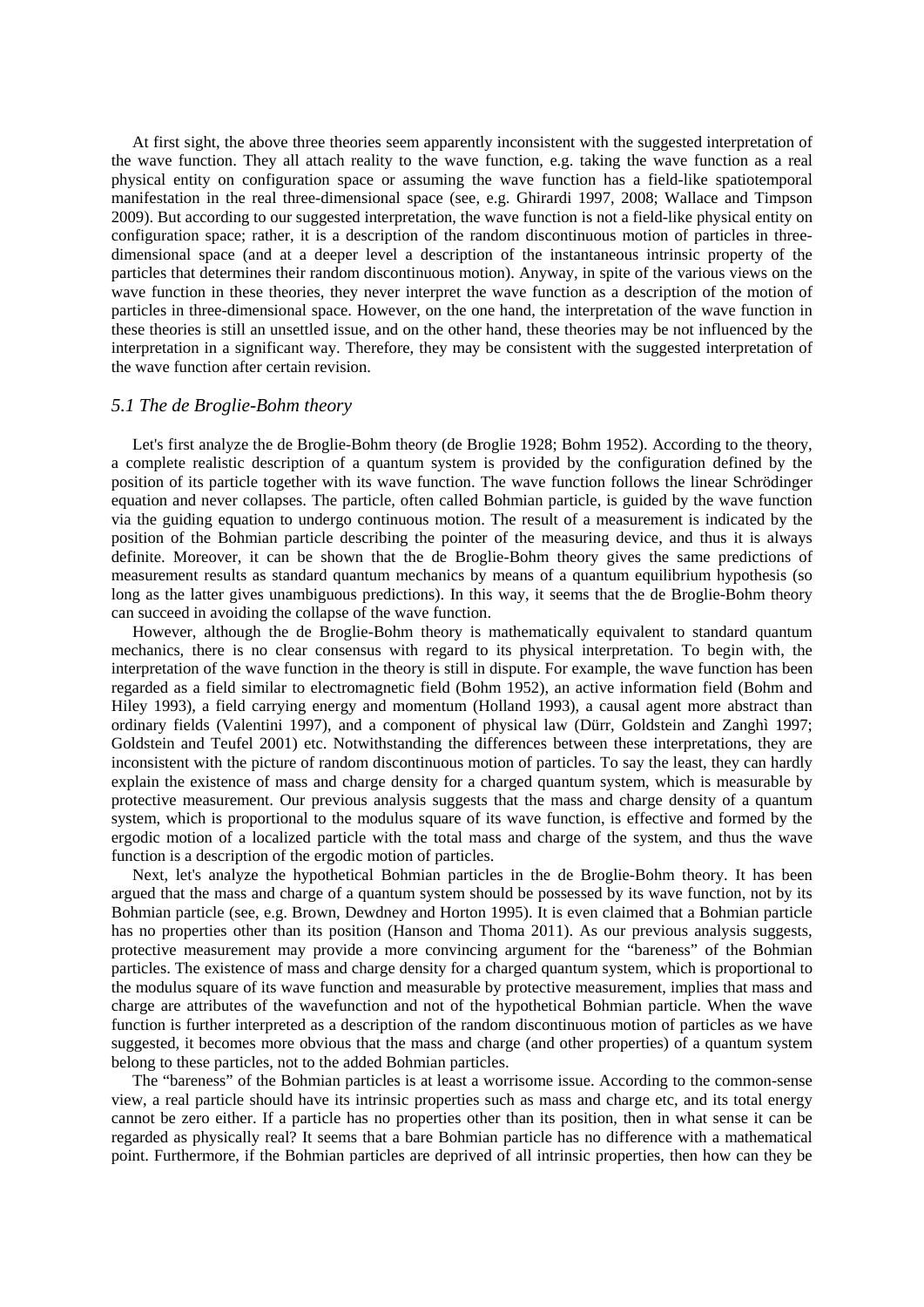guided by the wave function? and how can the wave function "know" its existence and guide its motion? This also reminds us another debatable aspect of the de Broglie-Bohm theory, the interaction between the wave function and the Bohmian particles. In the final analysis, the influence of the wave function on the Bohmian particles is in want of a physical explanation.

To sum up, when taking into account of the implications of protective measurement and our suggested interpretation of the wave function based on them, the de Broglie-Bohm theory seems to be not a satisfactory solution to the measurement problem<sup>7</sup>. Although the theory can be mathematically equivalent to standard quantum mechanics, it seems lack of a reasonable physical interpretation. The added hidden variables, which are used to explain the emergence of definite measurement results, can only be carried by bare particles without any intrinsic properties of the involved quantum system such as mass and charge. Moreover, the theory can hardly explain why the evolution of the hidden variables is guided by the wave function in the way it requires. In particular, when the wave function is interpreted as a description of the random discontinuous motion of particles (and at a deeper level a description of the intrinsic property of the particles that determines their discontinuous motion in a probabilistic way), it seems impossible that the wave function belonging to these particles also guides the motion of other particles, especially when these particles are bare and the guiding way is deterministic.

#### *5.2 The many-worlds interpretation*

Now let's turn to the second approach to avoid wavefunction collapse, the many-worlds interpretation. Although this theory is widely acknowledged as one of the main interpretations of quantum mechanics, its many fundamental issues have not yet been solved (see Saunders et al 2010 and references therein). For example, the stuff of the many worlds, what they are made of, seems never adequately explained, nor are the worlds precisely defined. Moreover, no satisfactory role or substitute for probability has been found in the many worlds theories, and their consistency with quantum mechanics is still debatable. In the following, we will analyze whether there are many worlds according to the suggested interpretation of the wave function in terms of random discontinuous motion of particles.

In order to examine the validity of the many-worlds interpretation, it is crucial to know exactly what a quantum superposition is. No matter how to define the many worlds, they correspond to some branches of a quantum superposition after all (e.g. the branches where measuring devices obtain definite results, and in particular, observers have definite conscious experience). According to the picture of random discontinuous motion of particles, a quantum superposition exists in the form of random and discontinuous time division. For a superposition of two positions A and B of a quantum system, the system randomly and discontinuously moves between these two positions. At some random and discontinuous instants the system is in position A, and at the other instants it is in position  $B^8$ . As a result, each position branch exists in a time sub-flow, and the sum of all these time sub-flows constitute the whole continuous time flow. In this picture of quantum superposition, it is obvious that there is only one system all along in the continuous time flow, which randomly and discontinuously moves throughout all branches of the superposition, no matter the system is a microscopic particle or a measuring device or an observer. In other words, there is only one world which instantaneous state is constantly changing in a random and discontinuous way.

This conclusion is also supported by a comparison between discontinuous motion and continuous motion. For a quantum particle undergoing discontinuous motion, the position of the particle changes discontinuously. For a classical particle, its position changes continuously. There is no essential difference between these two kinds of changes. For both cases the position of the particle is always definite at each instant, and the positions of the particle at different instants may be different. Moreover, the discontinuous change, like the continuous change, does not result in any branching process needed for creating the many worlds, because, among other reasons, the change happens all the while but the branching process only happens once. Therefore, if there is only one world in classical mechanics, so does in quantum mechanics according to the picture of random discontinuous motion of particles, no matter how the many worlds are defined.

 $\overline{a}$ 

This conclusion also applies to the general hidden variables theories with added particle ontology.

<sup>&</sup>lt;sup>8</sup> That the system is in a definite position A or B at every instant already implies that there is only one world at any time.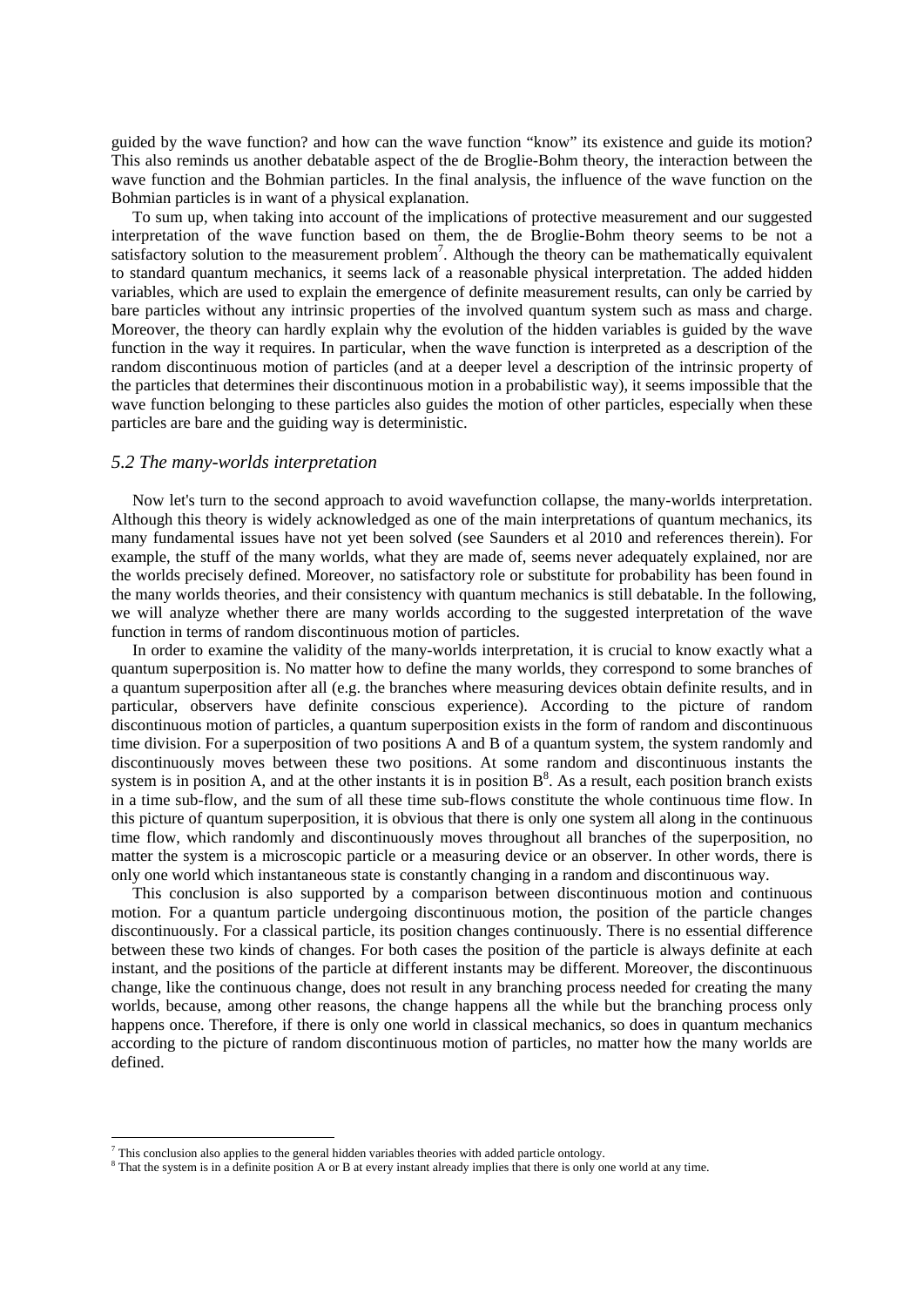### *5.3 A possible origin of wavefunction collapse*

The above analysis suggests that the de Broglie-Bohm theory and the many-worlds interpretation are not satisfactory solutions to the measurement problem according to our suggested interpretation of the wave function. If there are neither hidden variables nor many worlds that can explain the emergence of definite measurement results, then the collapse of the wave function is probably a real physical process, which is responsible for the transition from microscopic uncertainty to macroscopic certainty. Accordingly, the dynamical collapse theories may be in the right direction by admitting wavefunction collapse (Ghirardi  $2008)^9$ .

However, the existing dynamical collapse theories are still phenomenological models, and they are also plagued by some serious problems such as energy non-conservation etc (Pearle 2007, 2009). In particular, the physical origin of the wavefunction collapse, including the origin of the randomness of the collapse process, is still unknown, though there are already some interesting conjectures (see, e.g. Diosi 1984; Penrose 1996). In the following, we will briefly analyze the possible origin of wavefunction collapse in terms of the random discontinuous motion of particles, and a detailed analysis will be given in another separate paper.

According to our suggested interpretation of the wave function, the wave function of a quantum particle can be regarded as an instantaneous intrinsic property of the particle that determines its random discontinuous motion. However, the wave function is not a complete description of the instantaneous state of the particle. The instantaneous state of the particle at a given instant also includes its random position, momentum and energy etc at the instant<sup>10</sup>. As a result, these random variables may also appear in the complete evolution equation of the instantaneous state, or in other words, they may also play a role in determining the instantaneous states at later instants in the equation. Since these variables are essentially random, their values at an instant will not influence their values at other instants in any direct way. Then these random variables can only manifest themselves in the law of motion by their influences on the evolution of the wave function. This forms a feedback in some sense; the wave function determines the probabilities of these variables assuming a particular value, while the random values of these variables at each instant also influence the evolution of the wave function in a stochastic way. Therefore, the evolution of the wave function will be governed by a revised Schrödinger equation in general, which includes the normal linear terms and a stochastic nonlinear term resulting from the influences of these random variables. It has been shown that a certain form of such stochastic evolution may lead to the right collapse of the wave function, which can explain the emergence of definite measurement results and the macroscopic world (Gao 2006).

To sum up, the existence of the collapse of the wave function seems natural according to our suggested interpretation of the wave function. On the one hand, the random discontinuous motion of particles may provide an appropriate random source to collapse the wave function, and thus it might be the physical origin of the wavefunction collapse. On the other hand, the collapse of the wave function just releases the randomness and discontinuity of motion, and as a result, the random discontinuous motion of particles can also manifest itself.

#### **References**

Aharonov, Y., Anandan, J. and Vaidman, L. (1993). Meaning of the wave function, Phys. Rev. A 47, 4616.

Aharonov, Y., Anandan, J. and Vaidman, L. (1996). The meaning of protective measurements, Found. Phys. 26, 117.

Aharonov, Y. and Vaidman, L. (1993). Measurement of the Schrödinger wave of a single particle, Phys. Lett. A 178, 38. Allori, V., Goldstein, S., Tumulka, R., and Zanghi, N. (2008), On the Common Structure of Bohmian Mechanics and the Ghirardi-Rimini-Weber Theory, British Journal for the Philosophy of Science 59 (3), 353-389.

Bell, J. (1990) Against 'measurement', in A. I. Miller (ed.), Sixty-Two Years of Uncertainty: Historical Philosophical and Physics Enquiries into the Foundations of Quantum Mechanics. Berlin: Springer, 17-33.

<sup>&</sup>lt;sup>9</sup> As noted earlier, the ontology of these theories, such as mass density ontology and flashes ontology (Ghirardi, Grassi and Benatti 1995; Ghirardi 1997, 2008; Allori et al 2008), is inconsistent with our suggested interpretation of the wave function in terms of random discontinuous motion of particles. Especially, the existence of the effective mass and charge density of a quantum system seems to already exclude the mass density ontology.

 $10$  Although the probabilities of these variables assuming a particular value are determined by the wave function, the random values of these variables at every instant are new physical facts independent of the wave function.